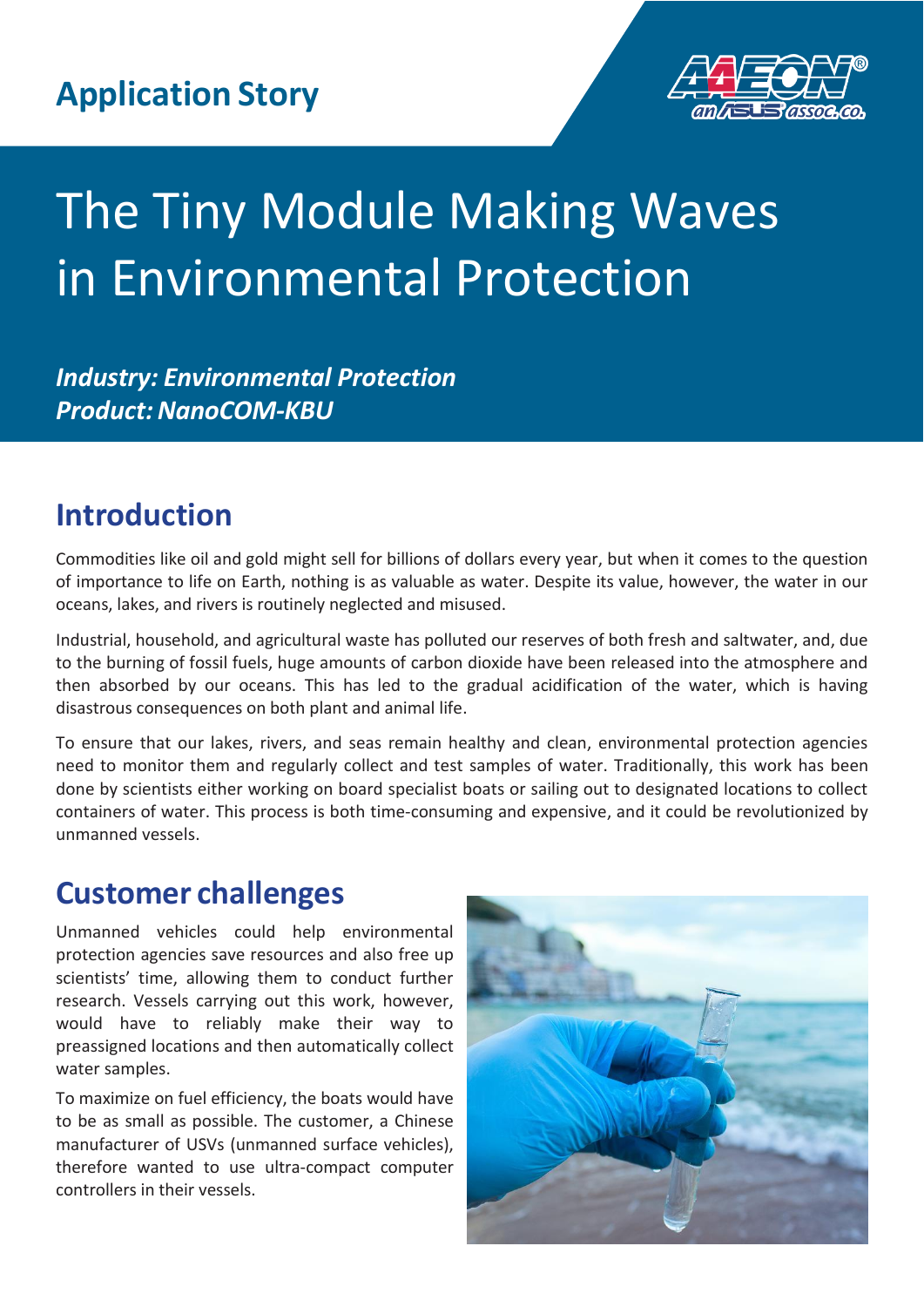# **Application Story**



#### **Navigation**

Boats have to find their way to specific locations, traveling autonomously, rapidly, and safely. This means they have to be aware of obstacles such as other vessels, large debris, or trash that might get caught in their propulsion systems.

To overcome this challenge, the USVs have to be able to change track to avoid such impediments and then make the necessary corrections to get back on course.

#### **Unstable conditions**

The open ocean can be a rough environment, and during their missions, USVs may have to cope with extreme temperatures, high winds, and choppy seas. As a result, their circuit boards need to be both strong and resilient.

#### **Adaptability**

The customer produces a range of unmanned vessels for different purposes, including firefighting and the measurement of water currents and ocean depths.

To maximize its return on investment, the company requested a flexible computer system that could easily be adapted for use in its entire line of USVs.

**The NanoCOM-KBU features a 7th Gen Intel® Core™ U Processor and onboard 4GB DDR4 memory, which makes it the world's most advanced COM Express Type 10 module.**

### **AAEON'ssolution**

Given the customer's need for a small, rugged, flexible solution, AAEON suggested using a COM Express Type 10 module with a custom-built carrier board. Despite measuring only 84mm x 55mm, AAEON's [NanoCOM-KBU](http://www.aaeon.com/en/p/com-express-modules-nanocom-kbu) features a 7th Gen Intel® Core™ U Processor and onboard 4GB DDR4 memory, specifications that make it the world's most advanced module of its type.

With decades of experience designing and building IPCs, AAEON has also been able to produce carrier boards for the customer's entire fleet of USVs, no matter what functions they have to perform.

#### **Autonomous navigation**

Using the boat's GPS location device, users can program the vessel's course before putting it into the water. Waypoints, where the craft will stop and use an onboard pump to collect water, can also be preassigned.

For obstacle detection, the boat is fitted with a pair of ultrasound sensors that have a ten-meter range. When they detect something in the water, the USV automatically corrects its path to avoid the object. The system is effective and reliable, and it leaves human operators free to focus on other tasks.

#### **Communication**

By fitting the NanoCOM-KBU's carrier board with 4G, WiFi, and Bluetooth, AAEON has enabled the boat to remain in contact with the base station and broadcast a live video stream from its onboard camera. The powerful COM Express module supports 4K resolution, so users can count on receiving highquality images.

#### **Rugged specifications**

With its onboard memory, the NanoCOM-KBU is a more reliable option for in-vehicle applications. Connectors for external storage devices can easily be shaken loose by the constant impact of waves striking the hulls of vessels, but the NanoCOM-KBU is able to bypass this issue.

The module also features a -40 $\degree$ C to 85 $\degree$ C operating temperature range and 5V/12V DC input support, making it a highly resilient computer module.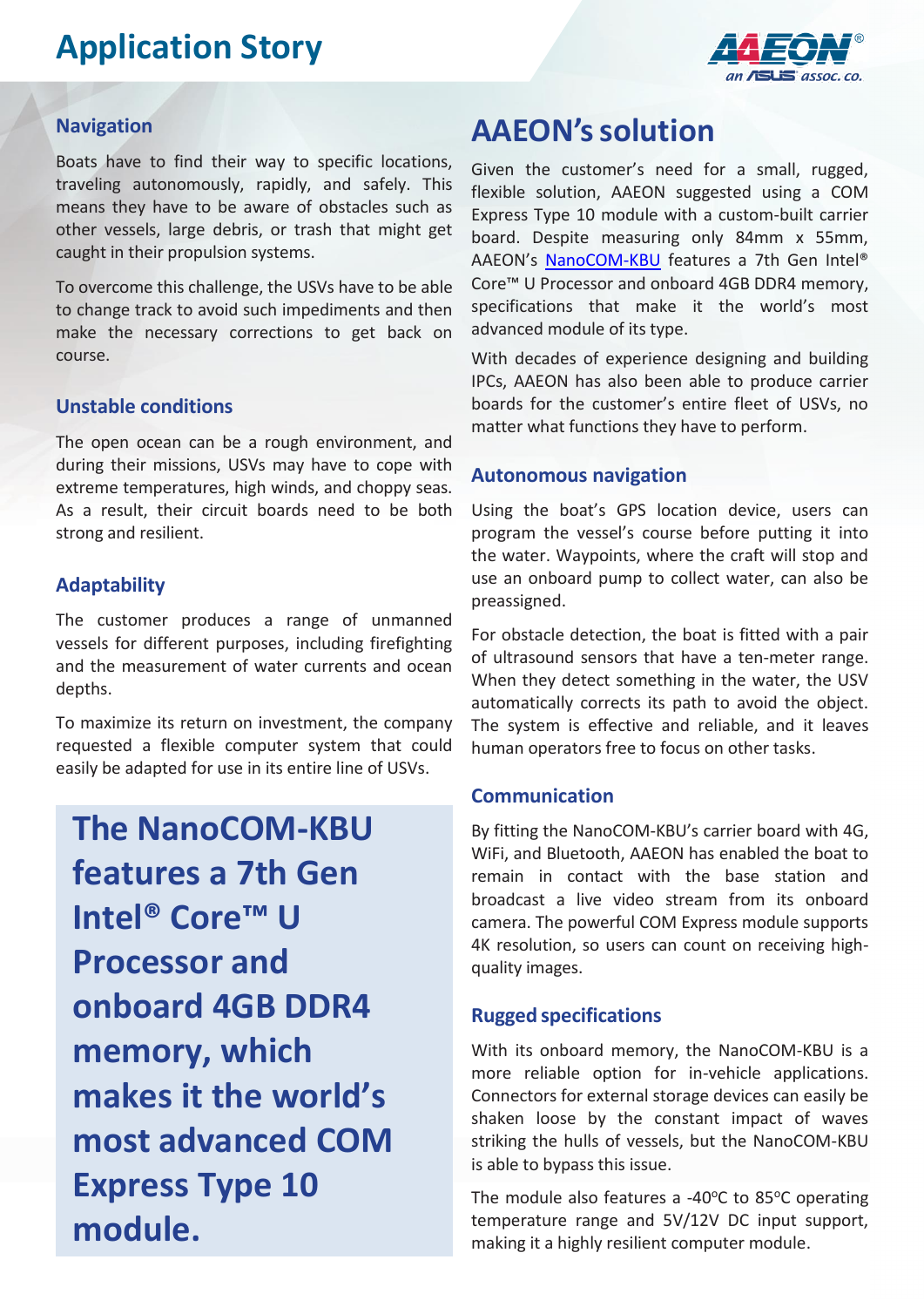# **Application Story**





### **Impact**

Using the NanoCOM-KBU and a project-specific carrier board, the customer has built a series of water sampling USVs and deployed them around the world. The small, lightweight vessels can easily be packed in the back of a car and launched by a single environmental protection officer.

The boats can travel 100km in a single trip, and the water they collect is used to produce valuable analytics about water quality and the sources of pollution.

Since the unmanned vessels remove the need for a full-size boat and crew, the customer estimates that each USV will save environmental protection agencies as much as US\$100,000 per year.

**The customer estimates that each NanoCOM-KBU enabled USV will save environmental protection agencies as much as US\$100,000 per year.**